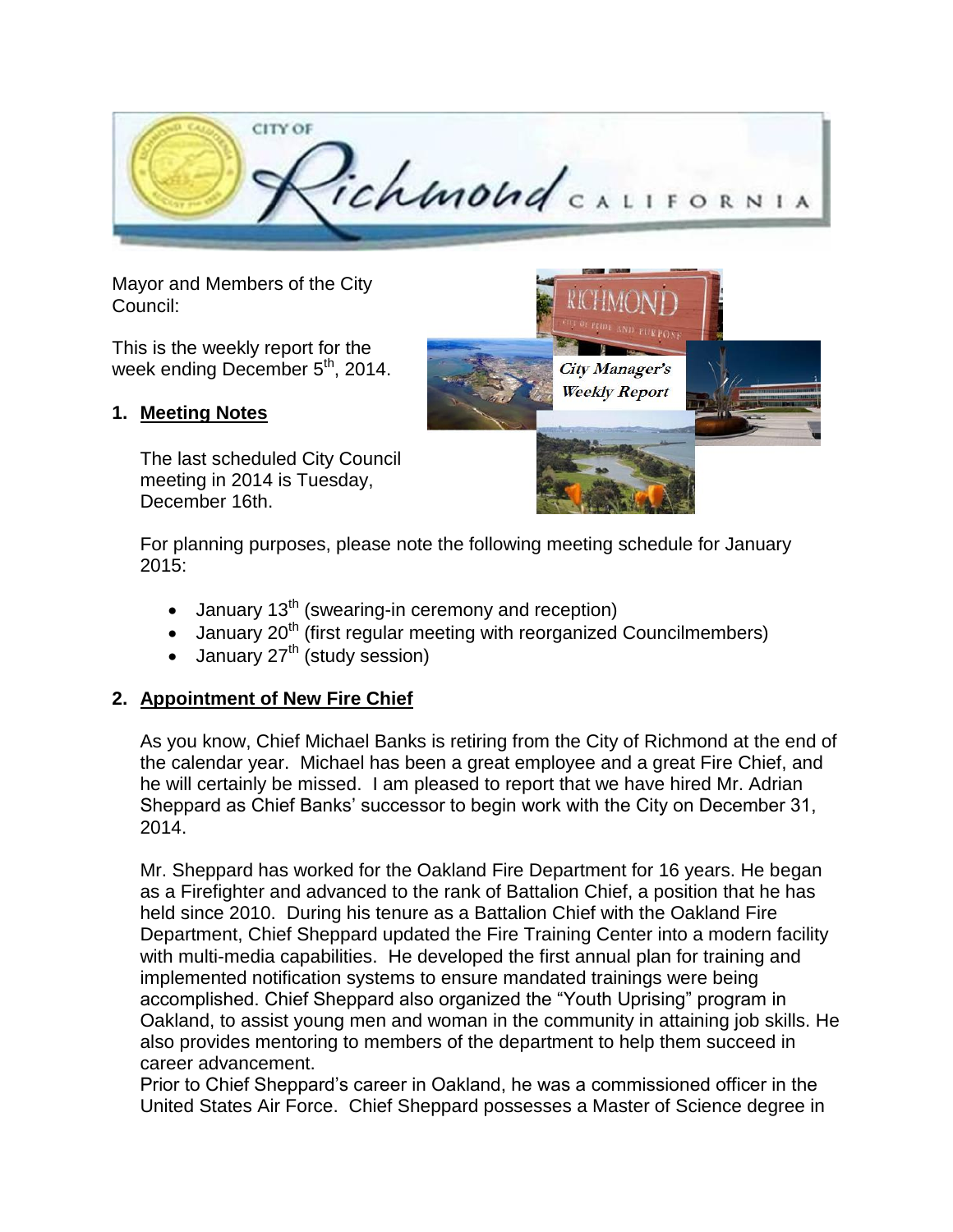Leadership, Disaster Preparedness and Executive Fire Leadership. He also possesses a Bachelor of Science degree in Professional Aeronautics.

I am confident that the community will enjoy working with Chief Sheppard, and that he will continue the legacy of strong leadership in the Richmond Fire Department.



## **3. Richmond's Minimum Wage Ordinance**

The City of Richmond's Minimum Wage Ordinance goes into effect January 1, 2015. The minimum wage requirement set forth in the Ordinance will be \$9.60 an hour (compared to \$9.00 an hour for the state of California), which applies to any employee who works two (2) or more hours a week.

This week, the Richmond Employment & Training Department staff sent out information packets to over 3,000 businesses, distributed information through the city's website, and reached out to Richmond Chamber of Commerce members to inform them of Richmond's Minimum Wage Ordinance. The information packet includes English and Spanish versions of the official notice that must be posted in all workplaces along with a list of employer and employee rights under the Ordinance. Employers who pay for less than 800 hours of employee labor in a given 2-week period need not pay the City's minimum wage until they pay over 800 hours or more of employee labor in a 2-week period.

For questions and additional information, please visit the website at [www.richmondworks.org,](http://www.richmondworks.org/) or contact Employment Program Specialist Gina Baker at (510) 307-8011 or at [gbaker@richmondworks.org.](mailto:gbaker@richmondworks.org)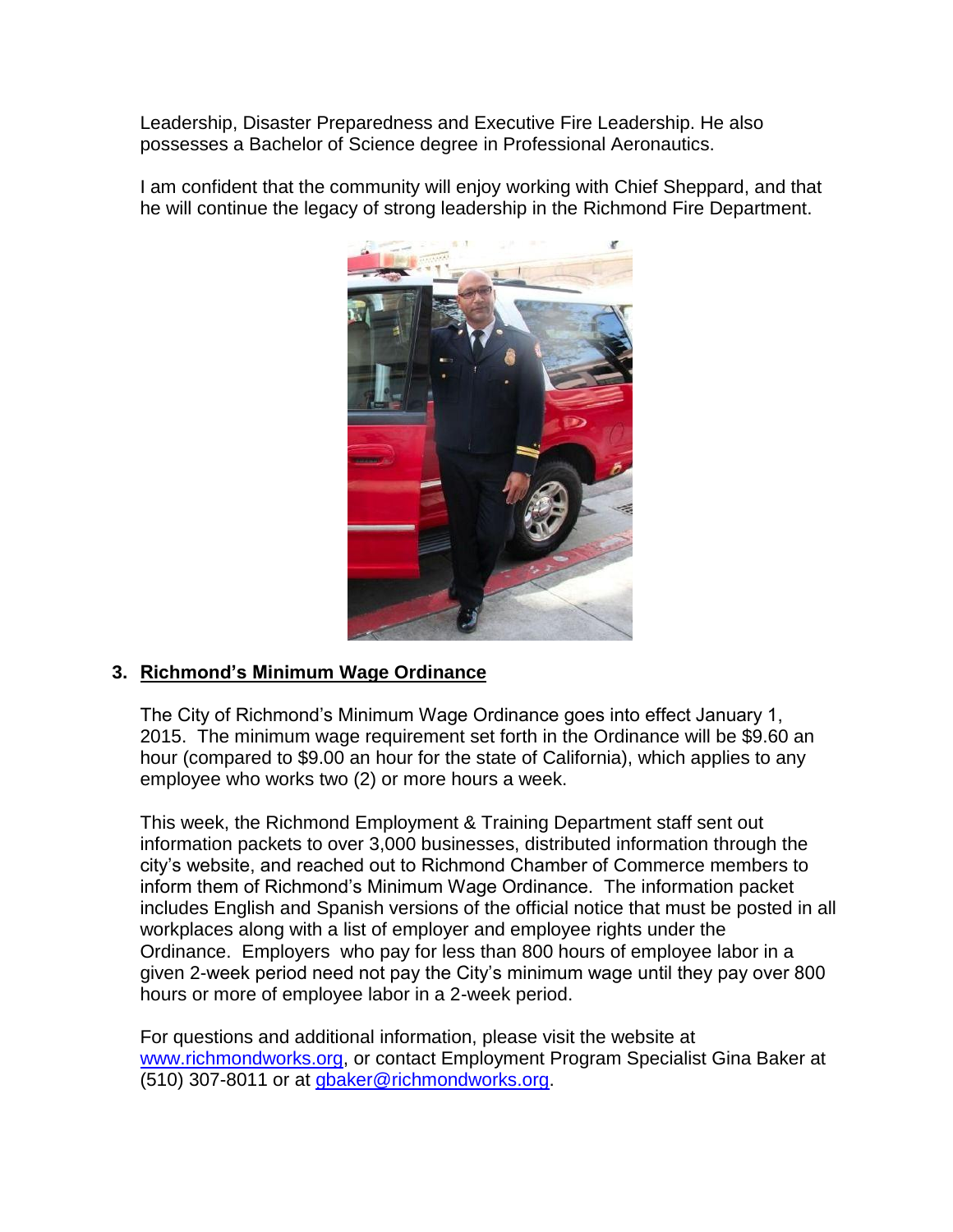

## **4. Made in Richmond Foodie Gift Box**

This holiday season, we encourage you to share Richmond's new energy with family, friends and coworkers. Richmond has developed a wonderful new gift box beautifully assembled by *California Delicious*, a local business dedicated to creating gourmet selections from across California in spectacular gift boxes and celebration packages.

The City of Richmond and the Richmond Economic Development Commission worked together to develop a gift box with a range of gourmet options made right here in Richmond from our growing "foodie" cluster, including: Lemur International, Inc., Nutiva, Zoe's Cookies, Cassandras Dream Cakes, Catahoula Coffee Company, Oren's Kitchen, Lotus Foods, and Vassell Foods.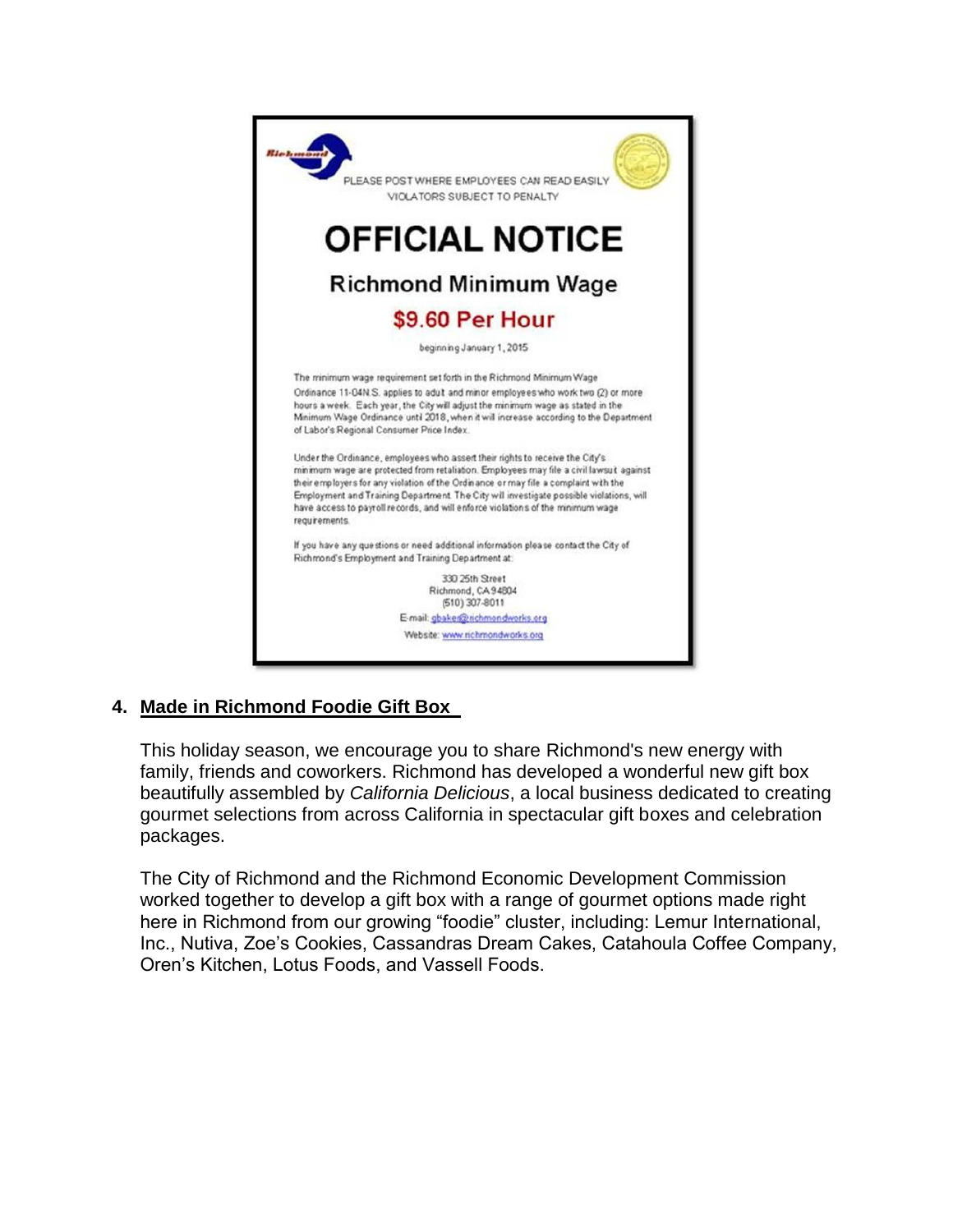

The Made in Richmond gift box is a testament to the diversity and businesses that make Richmond a premier destination in the Bay Area. The "Made in Richmond" gift boxes are available in three different sizes. We encourage you to experience the new taste of Richmond. To find out more information and purchase the Made in Richmond gift boxes, please visit the *California Delicious* Richmond webpage: [http://www.californiadelicious.com/california-gift-baskets/made-in](http://www.californiadelicious.com/california-gift-baskets/made-in-richmond-ca.html)[richmond-ca.html.](http://www.californiadelicious.com/california-gift-baskets/made-in-richmond-ca.html)

## **5. City Manager Chronicles**

I have listed below some of the topics for meetings that I have recently attended in the hope that it provides an idea of the varied issues with which our organization deals routinely.

Activities and meeting topics during the past two weeks included:

- Participated in the regular monthly meeting for the Berkeley Global Campus project, together with staff from the City Manager's office, Planning Department, and staff from UC Berkeley and the Lawrence Berkeley National Lab;
- Attended the monthly Finance Department budget review meeting;
- Participated in a conference call regarding Doctors Medical Center funding with DMC Chief Executive Officer Dawn Gideon, DMC Boardmember Eric Zell, Supervisor John Gioia, Chief of Staff Terrance Cheung, and Richmond Administrative Chief Shasa Curl;
- Completed final interviews for the Fire Chief position;
- Discussed with staff members possible amendments to the medical marijuana dispensary regulations, as directed by the Public Safety Committee;
- Met with representatives from Rubicon to discuss the status of Redevelopment Agency loan agreements on their property;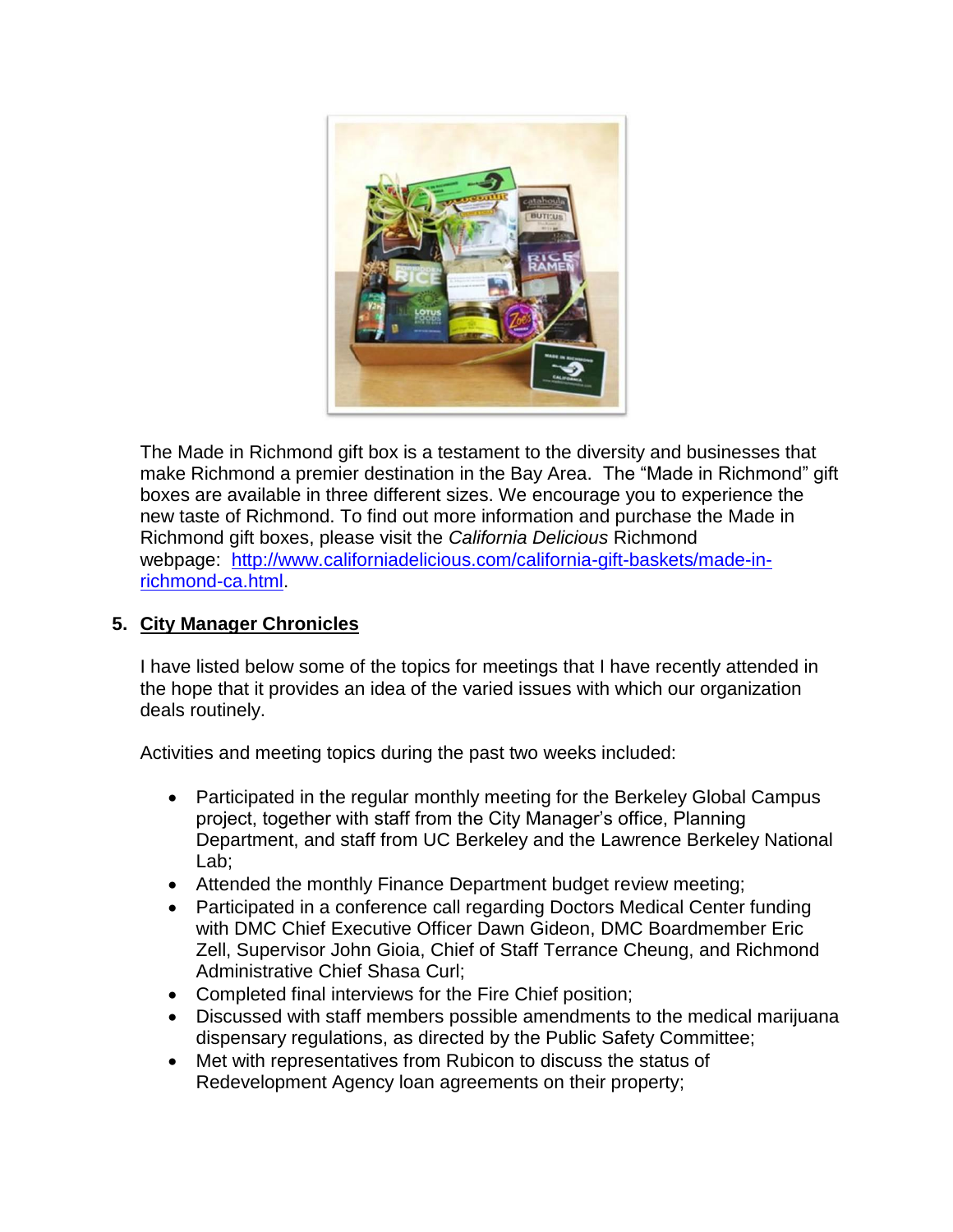- Met with staff from the City Manager's office and the Finance Department to begin planning for preparation of the fiscal year 2015-15 budget;
- Met to discuss HUD compliance issues with Finance Department and Housing Division staff;
- Attended the monthly staff meeting regarding the Berkeley Global Campus project;
- Attended a meeting with representatives of the West County Ed. Fund, along with School Superintendent Dr. Bruce Harter, Richmond Community Service Director Devone Boggan and staff members Arecia Yee and Kris Loftus, to review the results of the pilot summer day camp programs at Nevin and Shields Reid Community Centers;
- Attended the monthly Mayors' Conference;
- Met with Richmond Main Street Executive Director Amanda Elliot, together with Richmond Economic Development Manager Janet Johnson, to discuss tax credit financing possibilities in the downtown area;
- Met (by phone) with Hercules City Manager David Biggs, together with Richmond CIP Manager Chad Smalley, to discuss ferry service funding;
- Met with the funders and administrators of the *College is Real* program at Richmond High School, together with staff from the City Manager's office;
- Attended the quarterly East Bay Regional Park District liaison meeting.

These meetings were in addition to attending the regular management staff meeting, agenda planning, reviewing staff reports to the City Council, doing department head "check-ins," having discussions on various personnel matters, and having short discussions with staff, community members, members of the press, etc.

Please feel free to contact me if you have any questions about the substance of these or any other topics.

## **6. Officer Bradley A. Moody Memorial Underpass Project**

The Bradley A. Moody Memorial Underpass Project involves the construction of a roadway underpass on Marina Bay Parkway between Meeker Avenue and Regatta Boulevard, and is intended to resolve long-standing access limitations to the Marina Bay area caused by frequent train crossings. In early September 2013, Marina Bay Parkway was closed to traffic. This closure is planned to remain in place until May 2015.

No substantive work was able to be completed during the week of December  $1<sup>st</sup>$  due to the rainy weather's impact on the site. For the week of December  $8<sup>th</sup>$ , and weather permitting, an additional retaining wall concrete pour is scheduled as well as the first concrete pour for the sidewalk retaining walls. Pump station pipe system installation will commence, and concrete sidewalk, curb and gutter will be completed at the Meeker/Marina Bay Parkway and Jetty/Marina Bay Parkway intersections.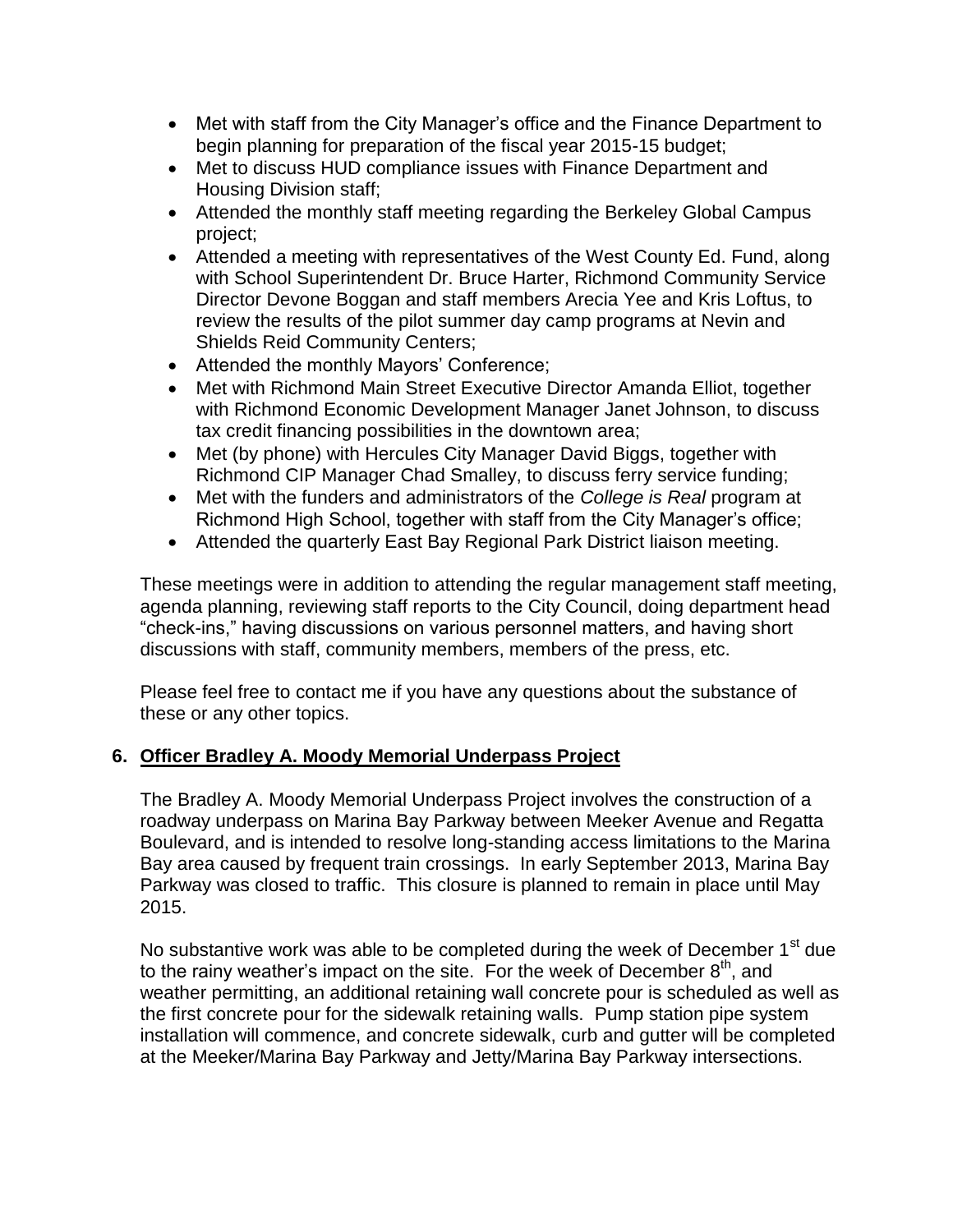For additional information and to be added to the project update contact list, please see the project website at [www.moodyup.com.](http://www.moodyup.com/) You can also follow the project on twitter: @moodyunderpass, or contact the project's Public Outreach Coordinator Jacqueline Majors at (925) 949-6196.

## **7. Richmond Celebrates Human Rights Day**

In 2009, the Richmond City Council unanimously passed a resolution declaring Richmond as one of the first Human Rights Cities in the country, and adopted the United Nations' Universal Declaration of Human Rights (UDHR) as guiding principles. We invite you to celebrate HUMAN RIGHTS DAY with the Human Rights and Human Relations Commission on December  $8<sup>th</sup>$  at 6:00 PM in the Council Chambers.

This is the second time that the City has celebrated this special occasion, recognizing the works and programs in Richmond that advance human rights and promote a culture of peace. The program will include presentations from youth, remarks by invited guests, reading of the UDHR articles, original artworks, and interactive exercise with audience. If you would like to participate in the reading of the UDHR, please kindly visit the following link: **<http://goo.gl/forms/7Vy8TjpqeX>**

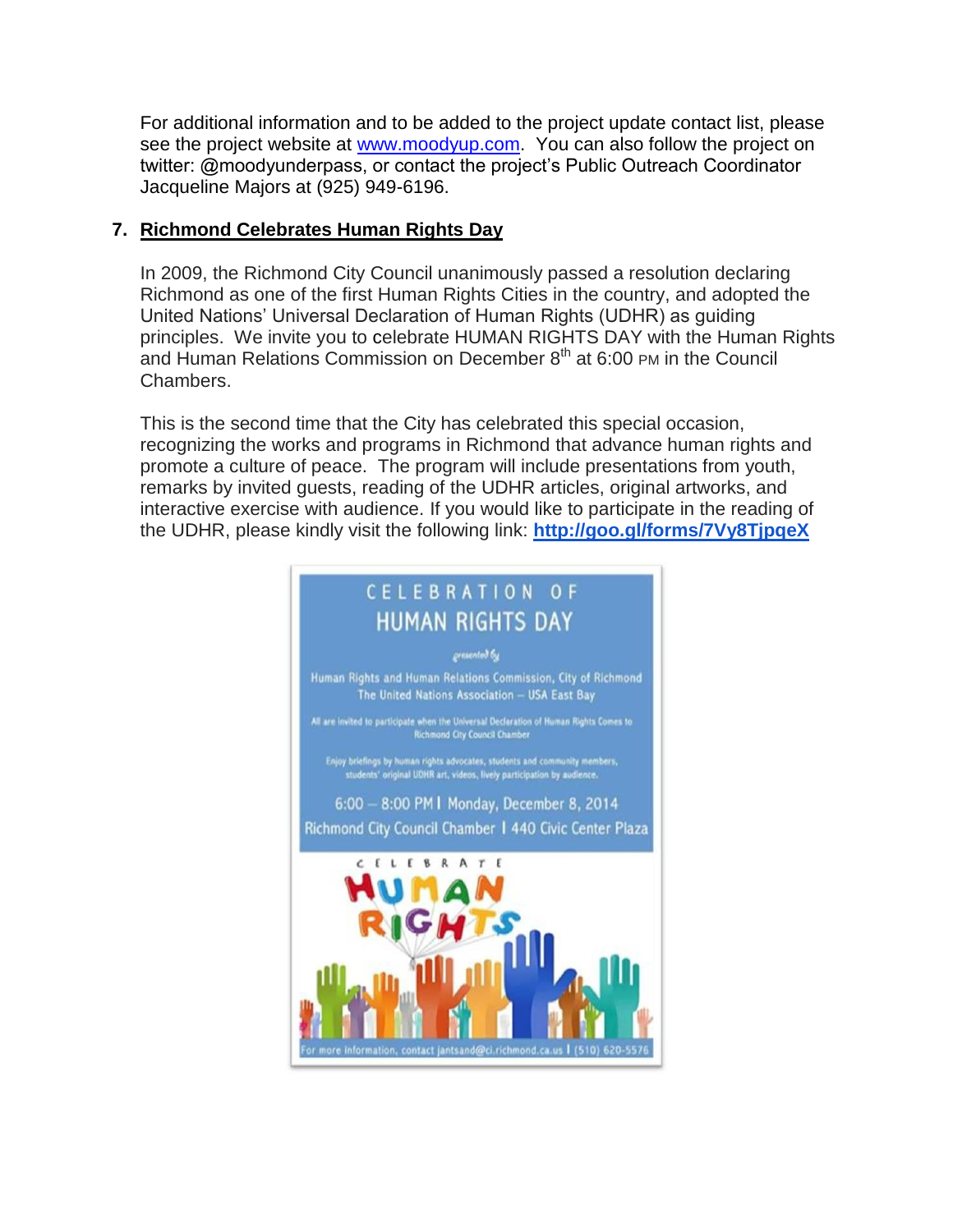#### **8. November 2014 New Business License Listings**

The Finance Department's Business License Division reports 28 new business license filings in the month of December, with a corresponding 239 new jobs. To highlight just two of these new business, *Wholesome Harvest Bread*, a division of Grupo Bimbo SA, has a new manufacturing facility on Regatta Boulevard and employs 139 people; the Golden Gate Meat Company on Wright Avenue employs 51 people.

# **9. Refinery Safety Forum**

The California Interagency Refinery Task Force (Task Force) will host a Refinery Safety Forum on Thursday, December 11<sup>th</sup> at 6:00 PM in the City Council Chambers located at 440 Civic Center Plaza. This is the first of a series of forums to provide information and promote dialogue on worker and community safety. The two hour forum offers an opportunity for the public to obtain facts and insight, ask questions, and discuss how refinery operations impact the community. Translators will be available to translate in Spanish and Lao. Topics to be discussed include emergency warning and notification systems, air monitoring systems, and transportation of petroleum by rail and other means.

For more information about the Task Force and the Refinery Safety Forums, visit the CalEPA Refinery Safety website [http://www.calepa.ca.gov/Refinery/.](http://www.calepa.ca.gov/Refinery/) RSVP to [refinery@calepa.ca.gov](mailto:refinery@calepa.ca.gov) (requested but not required) or (916) 327-9558.

## **10.Information Technology (IT) Department Updates**



Photo of the Week:

City Hall at night with long exposure photography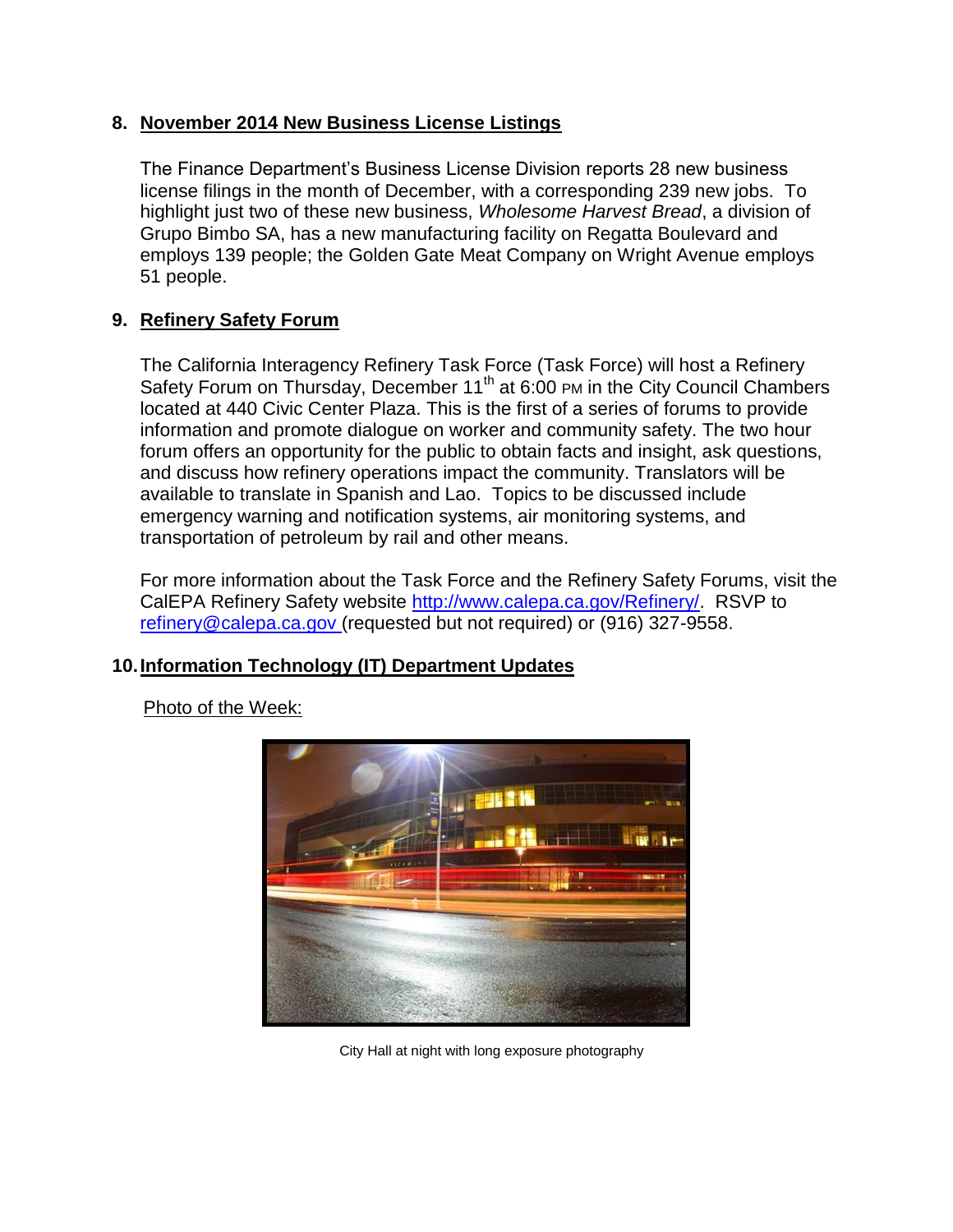#### Datanet Image of the Week



Throwback Thursday: Featuring Richmond California History:

Please take a moment to comment and **LIKE** our City of Richmond Facebook post, and enjoy the History Trivia drawing.

Do you recognize these intersections? What fond memories and or stories do you have of these stores? All correct answers posted in the comments section of the facebook post before 8:00 AM on the following Thursday will be entered into a *drawing for a prize.* In addition to your comments, if you **LIKE** this post, you will be entered twice.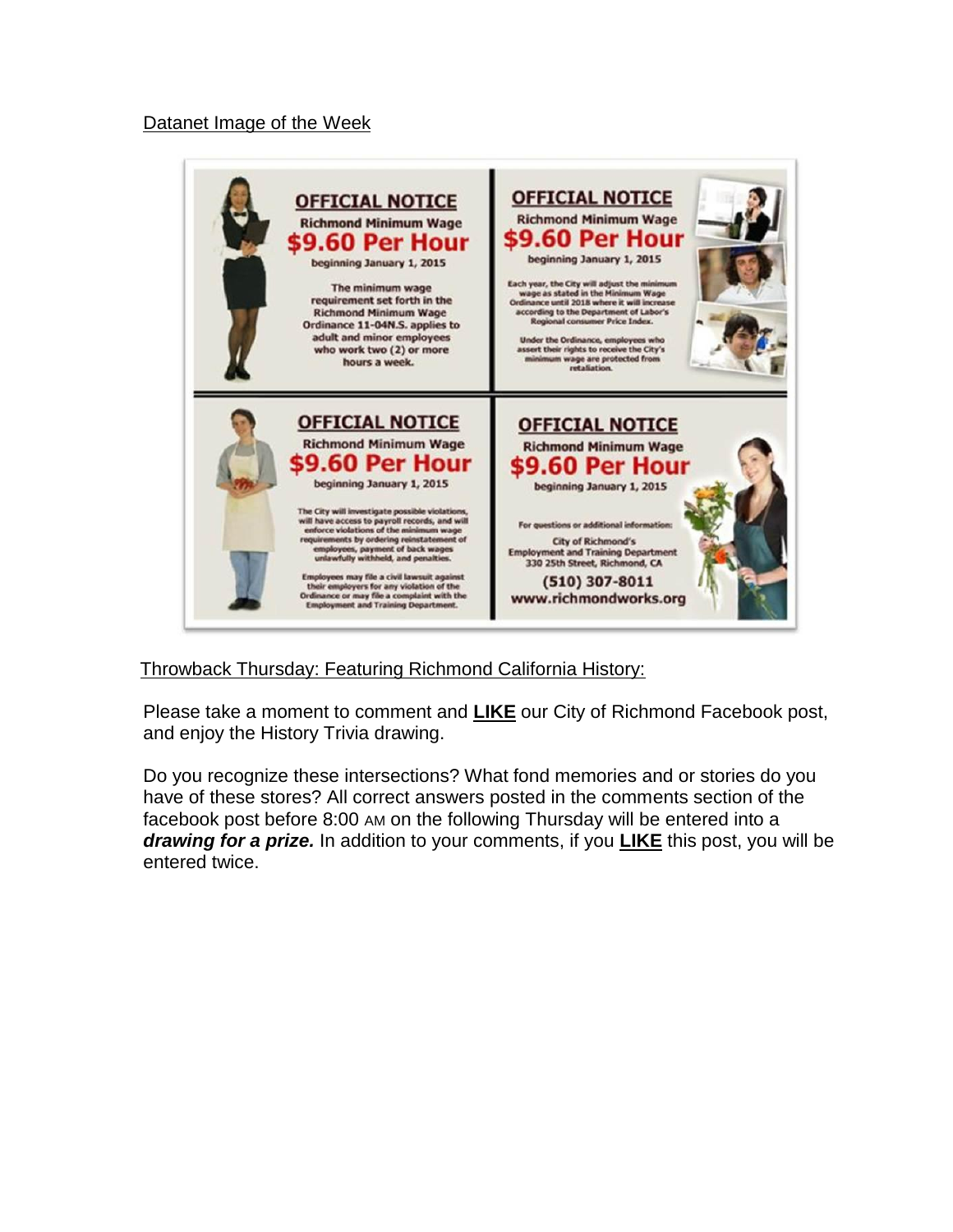

[https://www.facebook.com/pages/City-of-Richmond-CA-Local-](https://www.facebook.com/pages/City-of-Richmond-CA-Local-Government/139438544014?v=wall)[Government/139438544014?v=wall](https://www.facebook.com/pages/City-of-Richmond-CA-Local-Government/139438544014?v=wall)

## **11.Public Works Updates**

Facilities Mainenance Division: Carpenters installed flooring in the computer training room at the Recreation Complex, started kitchen upgrades at the Nevin Community Center, and repaired the sink cabinets in the crafts room of the Nevin Community Center.



Start of Upgrades at the Nevin Community Center

Painters completed the hallway around the drinking fountain at the Nevin Center, the hallway at the Recreation Complex, and the server room in the Main Library.

Stationary Engineers repaired the air handling system at 450 Civic Center Plaza, repaired the heaters at the Plunge, and fixed the entrance door of 440 Civic Center Plaza.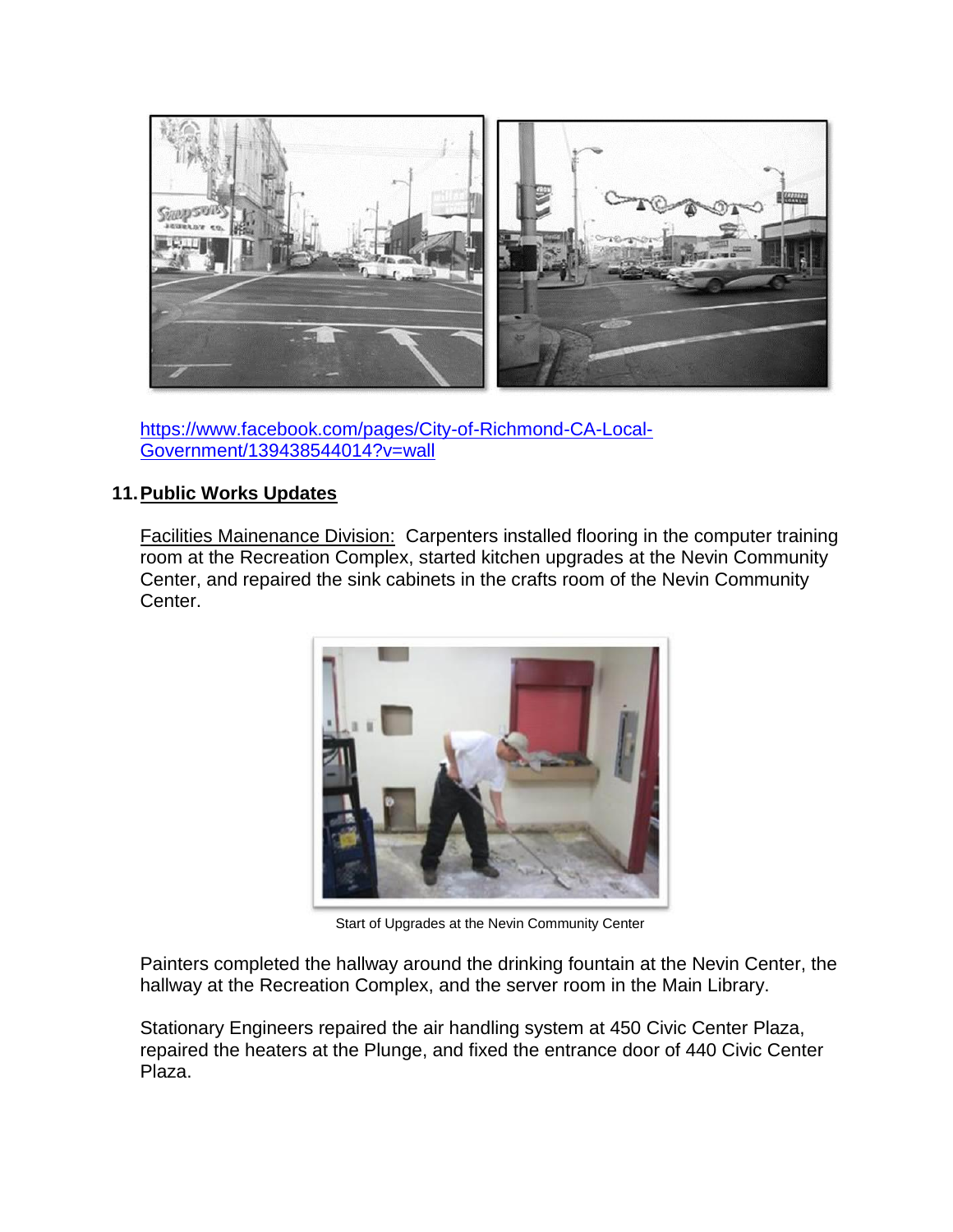Utility Workers replaced flourescent bulbs at the Main Library and Communications Center, repaired light fixtures at the Communications Center, as well as maintained 29 City-owned buildings.

Electricians installed a new fire alarm at Elm Playlot, installed a flood light at the Main Library, repaired the lobby lights at 440 Civic Center Plaza, restored lighting at the Recreation Complex, worked on emergency repairs due to vehicle accident, and repaired street lights on Overend Avenue near John F. Kennedy Park.



Repairs on Overend Avenue



Repairs on Barrett Avenue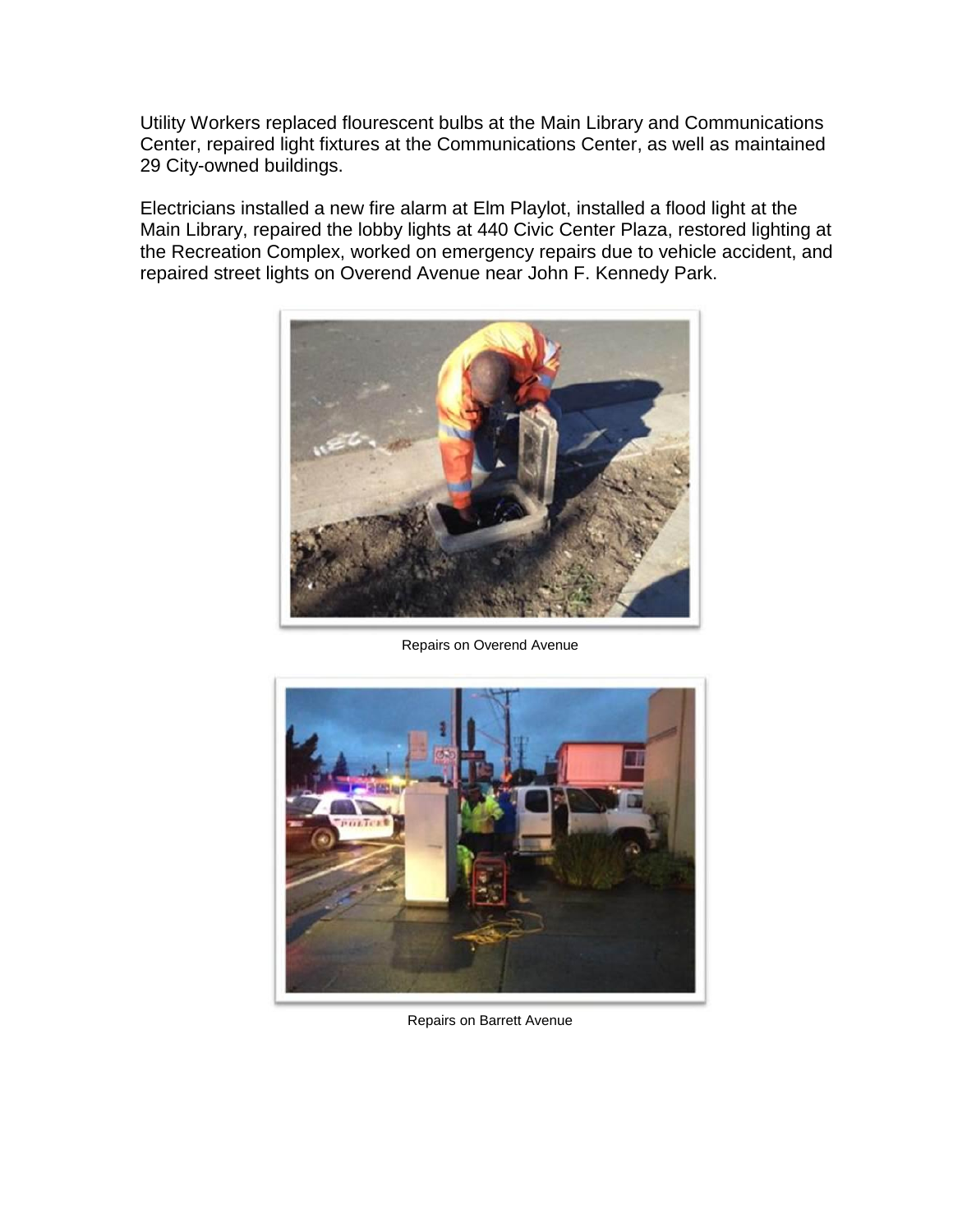

Parking Lot Lighting Repairs

Parks and Landscaping Division: Crews removed graffiti on the Greenway and LaMoine Park, repaired irrigation at Nicholl Park, picked up trash on the Richmond Greenway and Richmond Parkway, hung holiday lighting at the Civic Center, repaired a fence at Nevin Park, placed mulch on Atlas Road, and started general maintenance on the Richmond Parkway off ramp to Giant Road.



Mulch Installation on Richmond Parkway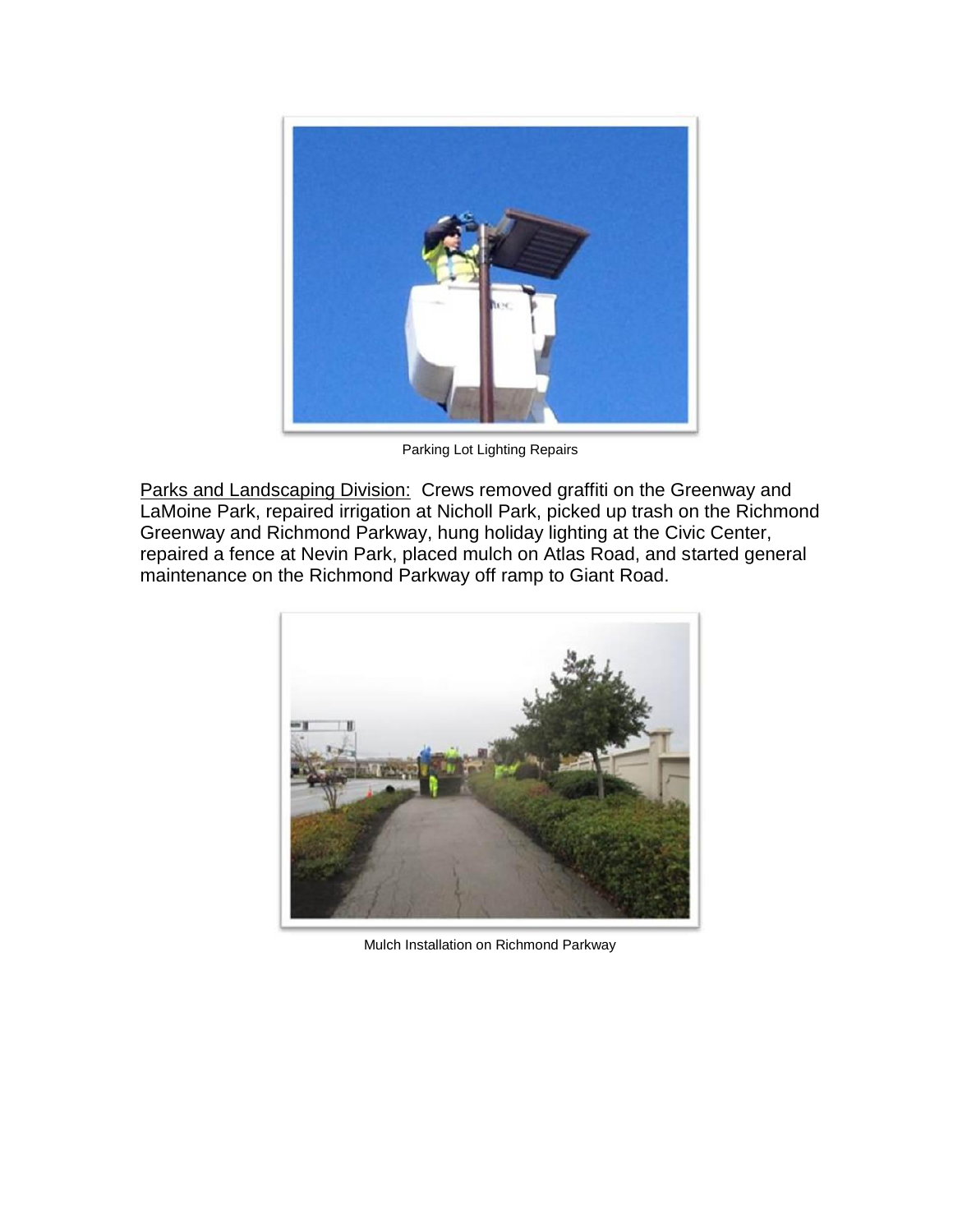

Fence Repair at Nevin Park

Tree crews trimmed or cut trees on Macdonald Avenue, South 56<sup>th</sup> Street, San Pablo Avenue, Huntington Avenue, South 55<sup>th</sup> Street, Berk Avenue, Potrero Avenue, Key Boulevard and 27<sup>th</sup> Street.

Streets Division: Staff conducted storm patrol clearing gutters throughout the City, assembled sand bags to be available to residents, worked from the outstanding pothole and sidewalk list, and prepared the Plunge tennis court for repairs.



Sandbag Preparation